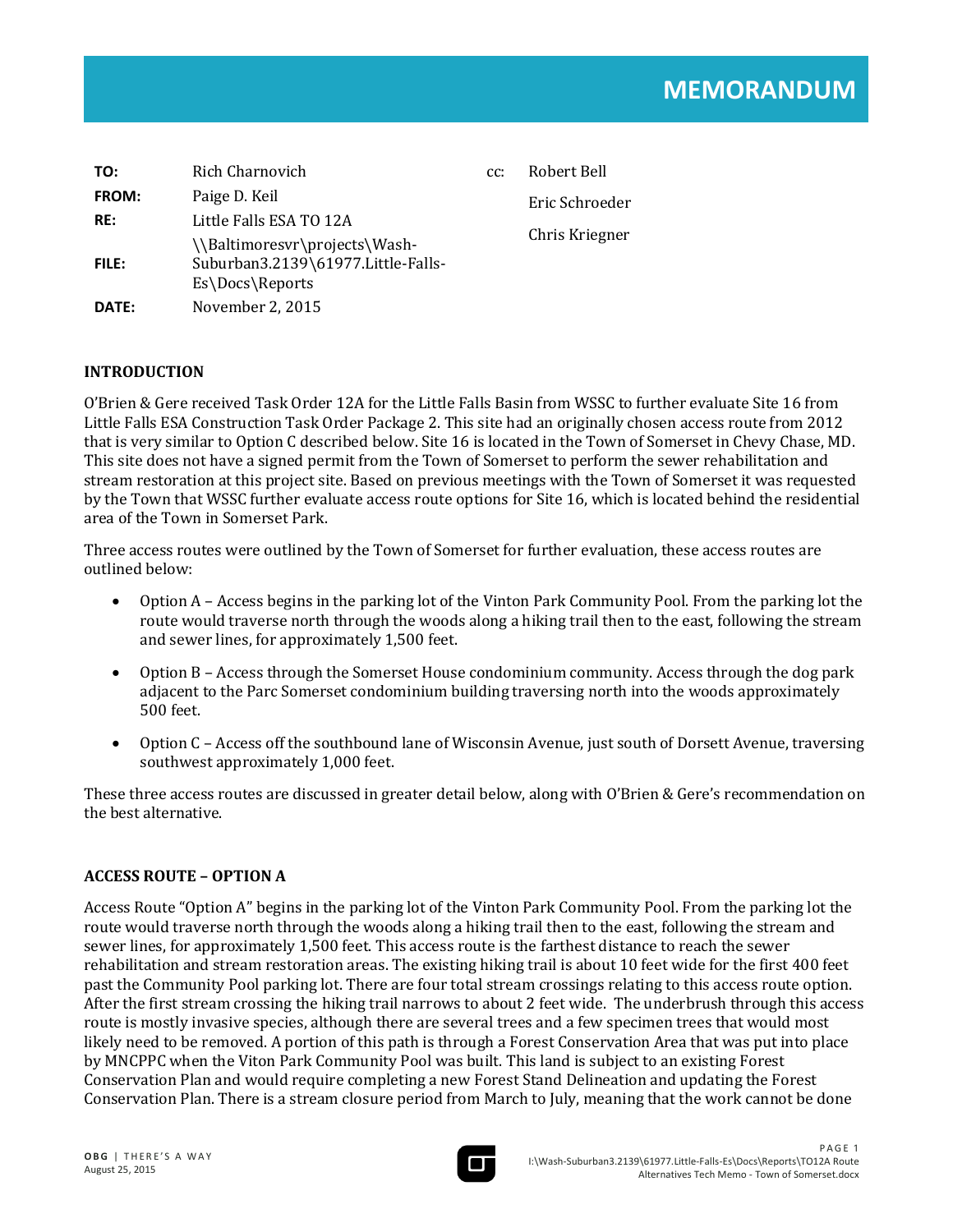during those months. This could potentially mean that the work could take place in August and September, disrupting the Community Pool during its open season.

This access route has its disadvantages from a social and potentially economic standpoint in that the roads the construction vehicles and equipment would have to drive through to reach the Viton Park Community Pool are very narrow and through highly residential areas. A similar access route, that would have required less travel distance through these roads, was originally assessed back in 2012 and discounted due to this issue.

In regards to private property disturbance this path is mostly through the woods and there should only be slight disturbance to the residents whose backyards are near the stream rehabilitation work in this project. The stream rehabilitation will be present regardless of the access route option chosen. The parking lot at the start of this access route would be used as the construction equipment staging area, which could potentially disrupt Community member's usage of the pool, depending upon the time of the rehabilitation work. Somerset Park has the most impact in this access route as the route travels through the park, which is where the sewer and stream rehabilitation work is located.





### **ACCESS)ROUTE)Ȃ OPTION)B**

Access Route "Option B" is through the Somerset House condominium community. Access through the dog park adjacent to the Parc Somerset condominium building traversing north into the woods approximately 500 feet. This access route is the closest distance to access the rehabilitation work in Somerset Park. Somerset House is private property with no WSSC right of ways; therefore an agreement would need to be reached with the ground management company and the three condominium complexes that make up Somerset House. An initial meeting was held with the property management manager as well as the Parc Somerset manager and several concerns were given from them in the meeting, such as; loss of use of their only dog park, construction equipment disrupting the residents, noise disturbance, aesthetic issues from construction fencing, etc. Somerset House has approximately 400 units with residents that are very active in their community. The managers of Somerset House have requested more time to create a comprehensive list of concerns for the project so only general concerns are currently listed. An updated list of concerns from Somerset House should be available in a month.

A logistical issue with this access route is the access from Wisconsin Ave to the dog park behind Parc Somerset. Somerset House is a gated community and the two entrance options are the main guard building off of Wisconsin Ave which is a long distance from the dog park to drive large construction equipment through the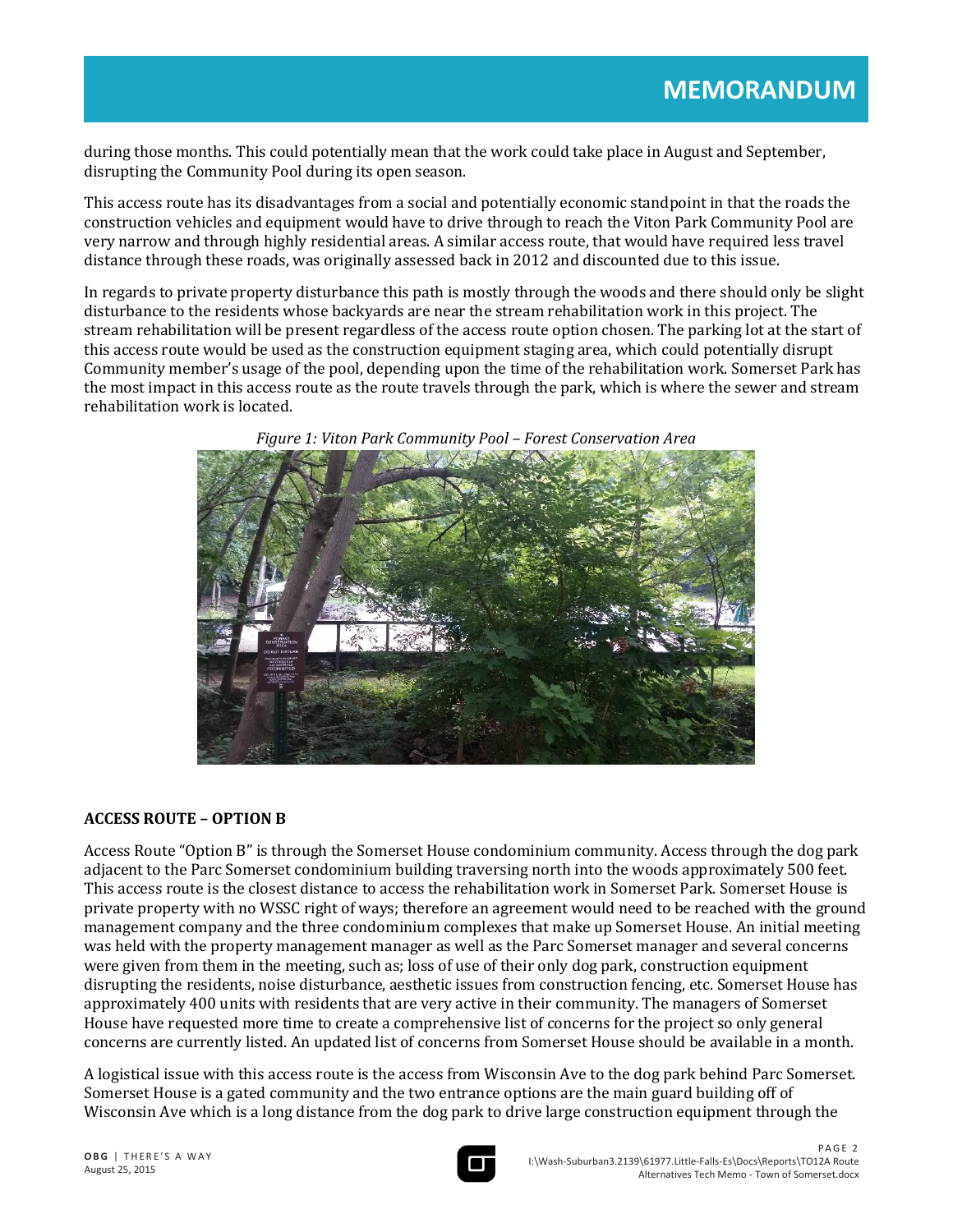complex. The other entrance is an electronic gate for residents. This access is closer to the dog park but the electronic gate would most likely need to be removed for the larger equipment to access from this entrance.



Figure 2: Dog Park next to Parc Somerset

# **ACCESS ROUTE - OPTION C**

Access Route "Option C" is off the southbound lane of Wisconsin Avenue, just South of Dorset Avenue, traversing southwest approximately 1,000 feet. This access route is extremely similar to the original proposed access route O'Brien & Gere designed in 2012. This route enters off of Wisconsin Ave after the Town of Somerset sign and landscaping and between two Montgomery County trees onto Town of Somerset empty wooded lots leading to Somerset Park. The original route in 2012 clipped the landscaping around the Town of Somerset sign. There is a nearby area in Somerset Park that could be used as a staging area that would not require the removal of many trees and would also be partly concealed from Town of Somerset residents. This entrance is very close to the start of the stream and sewer rehabilitation work that is to take place in Somerset Park. Access off of Wisconsin Ave would involve extensive traffic control but the option does not encroach on the narrow roads in the Town of Somerset and the construction staging area would be away from residents very close to the rehabilitation work.